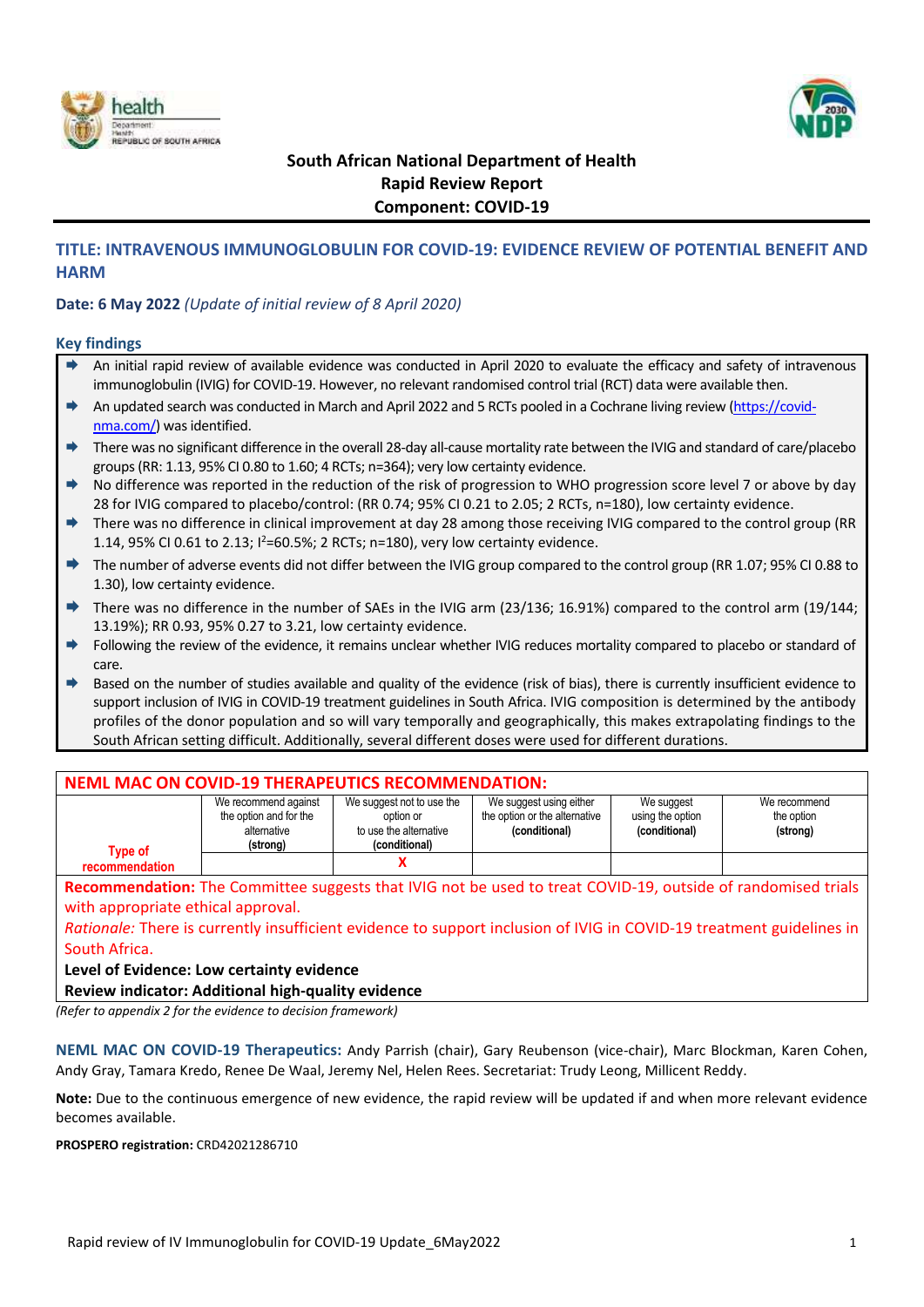## **BACKGROUND**

Intravenous immunoglobulin (IVIG) has been suggested as a possible treatment for hospitalised COVID-19 patients. Pooled from healthy donors, IVIG mainly consists of IgG with traces of IgA $^1$  and is indicated for several conditions, including immune thrombocytopenic purpura (ITP), Kawasaki disease and Guillain-Barré syndrome.<sup>2,3,4</sup>

Excessive cytokine production ('cytokine storm') as part of an hyperinflammatory response has been suggested as a cause of severe COVID-19 disease.<sup>5,6,7</sup> Therapeutic options aimed at ameliorating this response are being evaluated one of these therapies is IVIG.<sup>8</sup>

Despite potential benefits, IVIG can also cause several adverse effects. Adverse reactionsfollowing IVIG administration include flu-like symptoms, dermatologic side effects, arrhythmias, hypotension, and transfusion-related acute lung injury (TRALI).<sup>9</sup> Delayed life-threatening ADRs are uncommon but include thrombotic events<sup>10</sup> and renal impairment.<sup>11</sup>

**RESEARCH QUESTION:** Should IVIG be used to treat hospitalised COVID-19 patients?

## **METHODS**

This is the first update of the initial review conducted in 2020, where two electronic databases were systematically searched (Epistemonikos an[d www.covid-nma.com\)](http://www.covid-nma.com/) on 4 March 2022 and 11 April 2022. The full search strategy can be found in Appendix 1. One reviewer (MR) conducted screening of records and data extraction, with results reviewed and checked by another reviewer (TL). Records were screened to identify new RCTs evaluating the effect of IVIG compared to standard of care or placebo in the management of COVID-19. The evidence (5 RCTs) from the Cochrane living review was synthesised and the study characteristics, study outcomes, risk of bias assessment and appraisal of the quality of evidence were reported in the updated rapid review. The Cochrane ROB 2.0 tool was used to appraise the risk of bias of the included RCTs and results were presented, from the Living Systematic Review on the [www.covid](http://www.covid-nma.com/)[nma.com](http://www.covid-nma.com/) website. GRADE was used to assess the overall confidence of the evidence considering various factors that may decrease our confidence in the trial findings including risk of bias, inconsistency, imprecision, publication bias and indirectness.  $^{16}$  The final rapid review was reviewed by a third reviewer (GR).

## **Eligibility criteria for review**

Population: Patients hospitalised with confirmed COVID-19, no age restriction.

Intervention: Intravenous immunoglobulin either alone or in combination with another medicine. No restriction on dose, frequency, or timing with respect to onset of symptoms/severity of disease.

- Comparators: Any (standard of care/placebo or active comparator).
- Outcomes: Mortality, duration of hospitalisation, duration of ICU stay, duration of respiratory support, adverse reactions, clinical improvement on an ordinal scale at chosen time points

Study designs: Systematic reviews of randomized controlled trials, randomised controlled trials.

# **RESULTS**

<span id="page-1-0"></span>In February 2022, through weekly surveillance of living maps and publications we identified a systematic review and meta-analysis of 4 RCTs and 6 non-randomized trials.<sup>12</sup> This triggered an update of the initial IVIG review (8 April 2020). For the updated review, we searched Epistemonikos and [www.covid-nma.com](http://www.covid-nma.com/) electronic databases on 4 March 2022 and retrieved 22 publications. A follow up search was also conducted on COVID-NMA on 11 April 2022, where 8 additional RCTs were identified. Details of each search are provided in Appendix 1. One reviewer screened the 30 records. The second reviewer confirmed these findings. The 22 studies from Epistemonikos were considered 'not relevant'. One of the 22 studies was a systematic review of 4 case series, 1 case report and 1 RCT in adults and children. This review was excluded because of the study design and the one RCT was only available in Chinese language. One study was a duplicate and the remaining 20 did not meet eligibility criteria for the review. Three RCTS on COVID-NMA investigated hyperimmune intravenous immunoglobulin and were excluded. The remaining 5 RCTs on COVID-NMA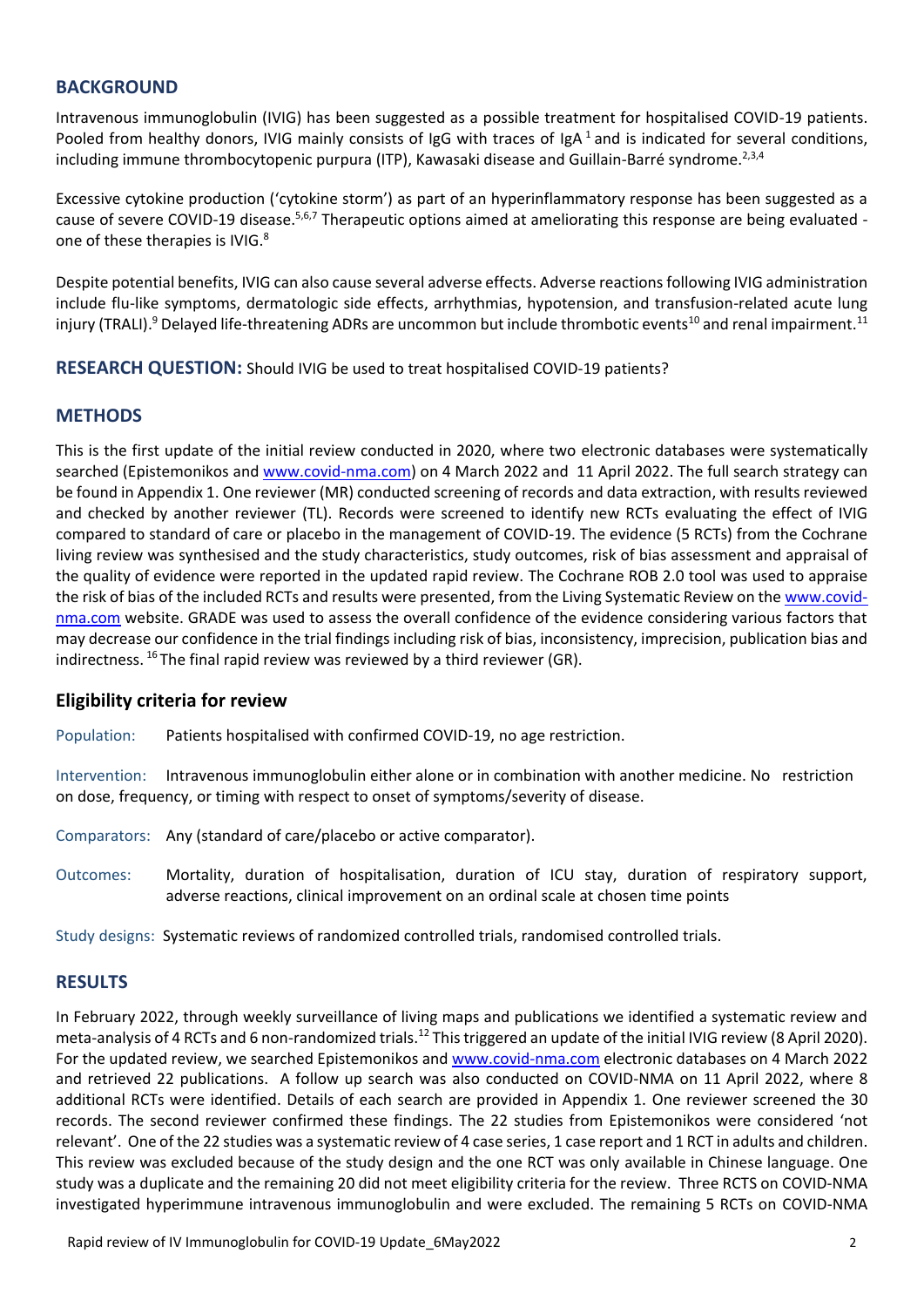met the inclusion criteria and are summarized here. The systematic review by Focosi et al<sup>[12](#page-1-0)</sup> identified in February 2022, was excluded because only four of the five eligible RCTs from the covid-nma were included in this systematic review and meta-analysis publication. Therefore, in total 25 publications were excluded and 5 RCTs included. Table 1 describes the main characteristics and outcomes of 5 included RCTs. Table 2 summarises the evidence profiles. Table 3 lists the excluded studies and table 4 describes planned and ongoing registered studies.

## **Effects of intervention(s)**

The COVID-NMA living review pooled data from 5 RCTs trials (n=423)<sup>13-17</sup> conducted in hospitalised patients, comparing IVIG to either standard of care or placebo:

## **All-cause mortality at day 28**

There was no significant difference in the 28-day all-cause mortality rate between the IVIG and standard of care/placebo groups (RR: 1.13, 95% CI 0.80 to 1.60; 4 RCTs; n=364); very low certainty evidence - due to imprecision and some risk of bias concerns regarding randomization, deviation from intended intervention and selection of reported results.

## **Figure 1: Forest plot of Day 28 all-cause mortality (COVID-NMA living review)**



### **Clinical deterioration - mechanical ventilation +/- additional organ support (ECMO, vasopressors or dialysis) or death** [WHO progression score level 7 or above]

No difference was reported in the reduction of the risk of progression to WHO progression score level 7 or above by day 28 for IVIG compared to placebo/control: RR 0.74; 95% CI 0.21 to 2.05; 2 RCTs, n=180, see figure 2. Evidence was assessed as low certainty evidence due to very serious imprecision.

Note that individual outcomes of duration of hospitalisation, duration of ICU stay or duration of respiratory support was not reported separately in the COVID-NMA living review.

**Figure 2: Forest plot of WHO progression score level 7 or above at day 28 Day 28 (COVID-nma living review)**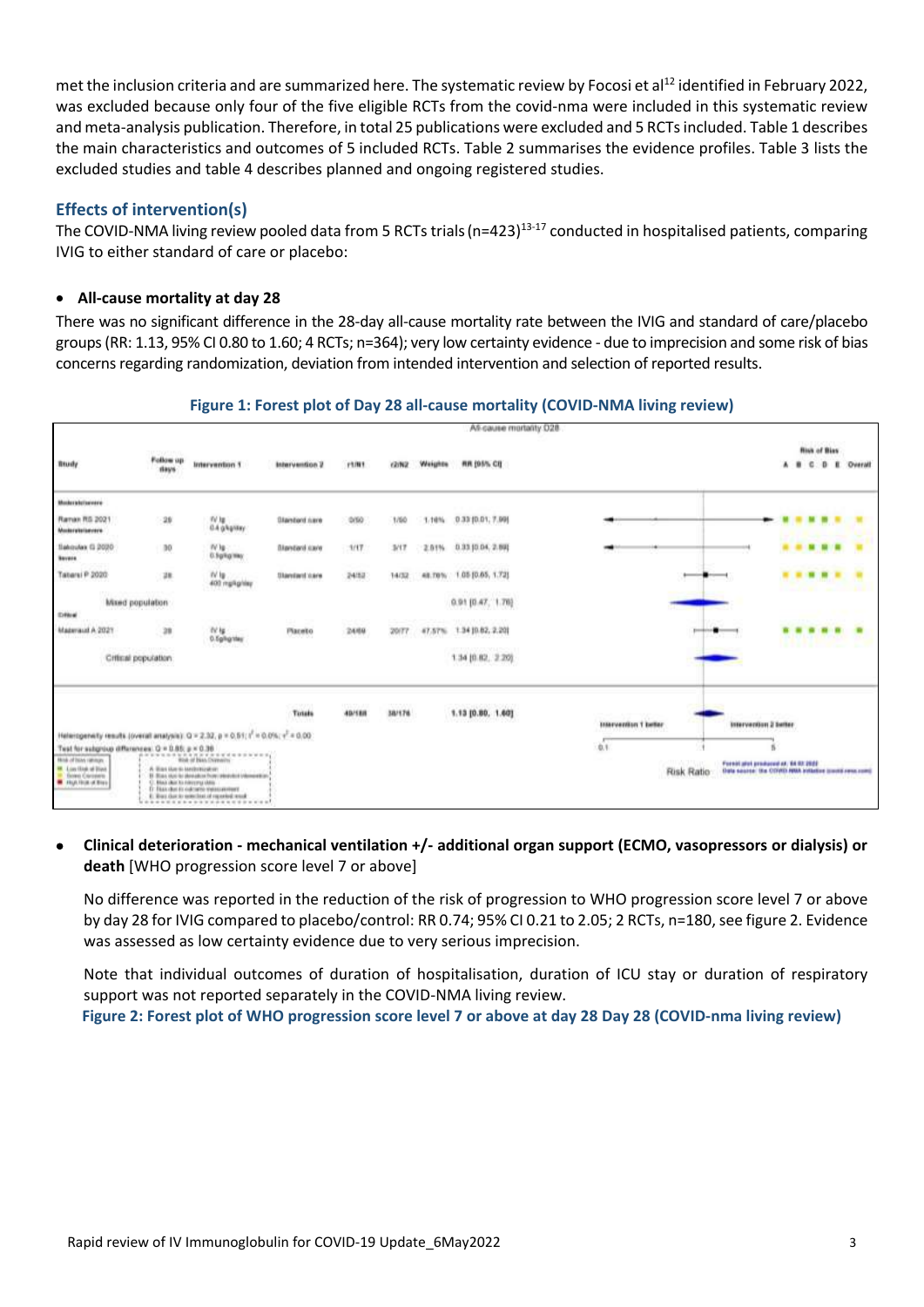

#### **Clinical improvement at day 28**

There was no difference in clinical improvement at day 28 among those receiving IVIG compared to the control group (RR 1.14, 95% CI 0.61 to 2.13;  $l^2$ =60.5%; 2 RCTs; n=180), very low certainty evidence with high imprecision, inconsistency and serious risk of bias.

#### **Figure 3: Forest plot of clinical improvement at day 28 (COVID-NMA living review)**

|                                                                                                                                                      |                                                              |                                                                                                                                                                                                                                          |                      |                     |              |         | Clinical improvement D28<br>1741 TEMPORATUR (PHOTOGRAP |                                     |                                                                                                |
|------------------------------------------------------------------------------------------------------------------------------------------------------|--------------------------------------------------------------|------------------------------------------------------------------------------------------------------------------------------------------------------------------------------------------------------------------------------------------|----------------------|---------------------|--------------|---------|--------------------------------------------------------|-------------------------------------|------------------------------------------------------------------------------------------------|
| <b>Bludy</b>                                                                                                                                         | <b>CONTRACTOR</b><br>Follow up<br>days<br>350                | <b>Intervention 1</b>                                                                                                                                                                                                                    | Intervention 2       | 11/91               | <b>72/N2</b> | Weights | RR DIVI, CO                                            |                                     | Risk of Blax<br>D.<br><b>Dyeral</b><br>÷<br>ж<br>А                                             |
| <b>Muderate's event</b>                                                                                                                              |                                                              |                                                                                                                                                                                                                                          |                      |                     |              |         |                                                        |                                     |                                                                                                |
| Bakoulas G 2020                                                                                                                                      | 30                                                           | $N$ lg<br>0.5g/kg/day<br>938                                                                                                                                                                                                             | <b>Shindard care</b> | <b><i>SECTP</i></b> | 10/17        | 70.05%  | 1.50 00 97, 2.325                                      |                                     |                                                                                                |
|                                                                                                                                                      | Mixed population                                             |                                                                                                                                                                                                                                          |                      |                     |              |         | <b>STRANDROOM</b><br>$1.90$ $[0.97, 2.31]$             |                                     |                                                                                                |
| Cressel                                                                                                                                              |                                                              |                                                                                                                                                                                                                                          |                      |                     |              |         |                                                        |                                     |                                                                                                |
| Mazeraul A 2021                                                                                                                                      | 26                                                           | N/M<br>3.5ghg/dex<br>a o ya                                                                                                                                                                                                              | Plaietus<br>--       | 12/68<br>--         | 17/77        |         | 20.05% 0.79 (0.41.1.53)                                | comment and state of the comment of |                                                                                                |
|                                                                                                                                                      | Critical population                                          |                                                                                                                                                                                                                                          |                      |                     |              |         | $0.79$ [0.41, $7.53$ ]                                 |                                     |                                                                                                |
|                                                                                                                                                      |                                                              |                                                                                                                                                                                                                                          | Tirtals              | 27186               | 27/94        |         | 1.14 (0.61, 2.13)                                      | Intervention 2 better               | Intervention 1 liabled                                                                         |
| Heterogeneity results (overall analysis): Q = 2.53, p = 0.11; ( = 80.5%; c' = 0.13)                                                                  |                                                              |                                                                                                                                                                                                                                          |                      |                     |              |         |                                                        |                                     |                                                                                                |
| Test for subgroup differences: (3 = 2.53; p = 0.11)<br><b>FRIDE OF NIGHT HEFTIGHT</b><br>Low Disk of from<br>۰<br>Airle Catasons<br>R lighted dilect | A Dixx rios to need projection.<br>I That Harbor and company | ************************<br><b>Risk of Elvin Entrance</b><br>A Elda dut in deviation from obstaint interesting<br>C - Thurs allow his contractors in exchange around<br>THAN DUA TO HANGE OF EXPLOTECY HALE<br>************************* |                      |                     |              |         |                                                        | 0.1<br>Risk Ratio                   | Forest part produced at 34 St 2822<br>Bata source: the COVID-NAN bulletive (combines com)<br>. |

#### **Adverse events**

The number of adverse events did not differ between the IVIG group compared to the control group (RR 1.07; 95% CI 0.88 to 1.30). This was assessed as low certainty evidence for concerns of imprecision due to the low number of study participants (n=246, 3 RCTs).

#### **•** Serious adverse events (SAEs)

There was no difference in the number of SAEs in the IVIG arm (23/136; 16.91%) compared to the control arm (19/144; 13.19%); RR 0.93, 95% 0.27 to 3.21, assessed as low certainty due to very serious imprecision and low number of study participants (n=280, 3 RCTs).

Rapid review of IV Immunoglobulin for COVID-19 Update\_6May2022 4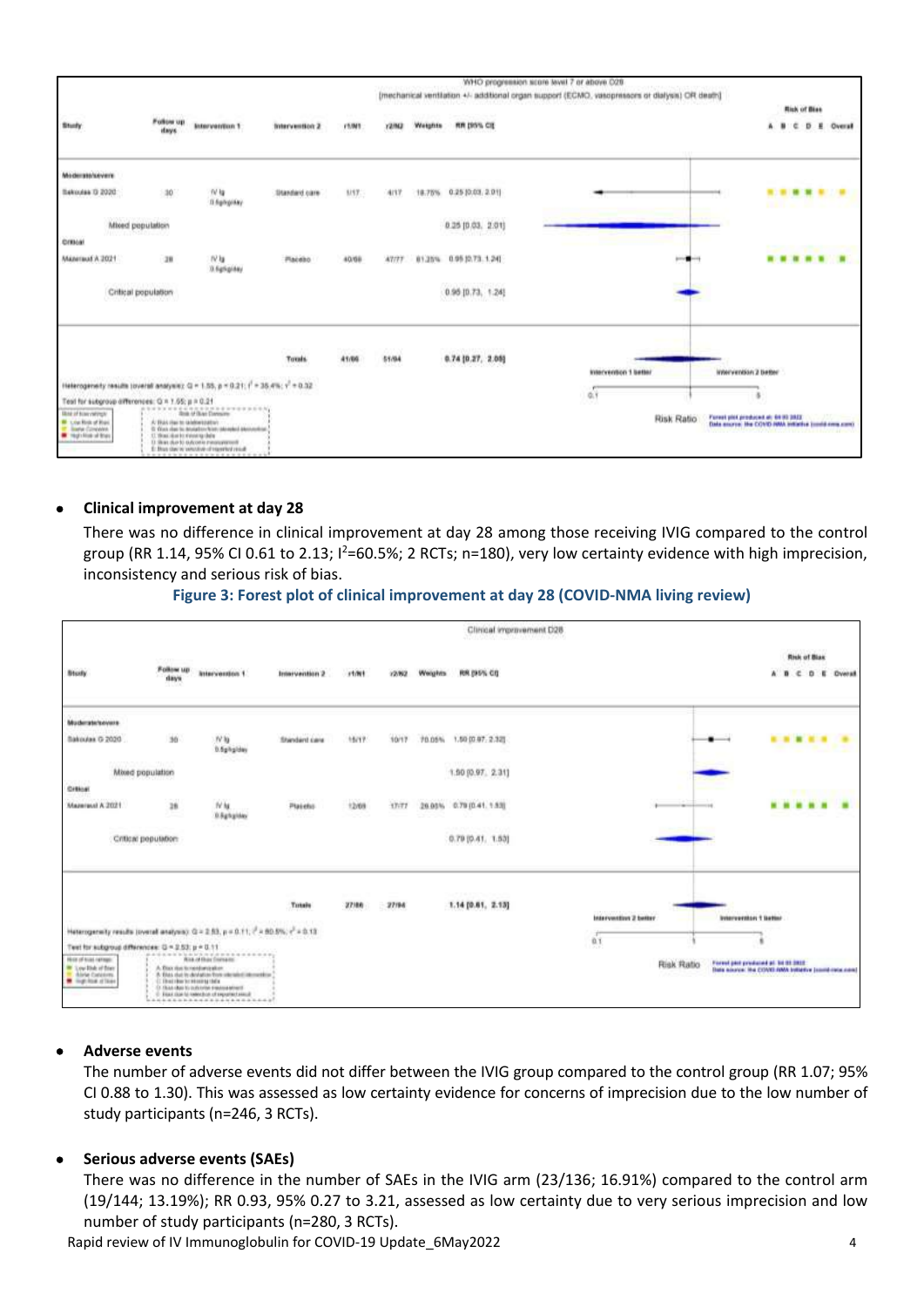## **CONCLUSION**

It is unclear whether IVIG reduces mortality, improves the risk of clinical deterioration or results in clinical improvement amongst hospitalised COVID-19 patients, compared to placebo or standard of care. IVIG composition is determined by the antibody profiles of the donor population and so will vary temporally and geographically, this makes extrapolating findings to the South African setting difficult. Additionally, several different doses were used for different durations. Currently, there is insufficient evidence to support inclusion of IVIG in COVID-19 treatment guidelines in South Africa.

## **Reviewers:**

Trudy Leong, Milli Reddy, Gary Reubenson

**Declaration of interests:** TL (National Department of Health, Essential Drugs Programme, South Africa), MR (Better Health Program, South Africa), GR (Rahima Moosa Mother & Child Hospital, Johannesburg) have no applicable interests to declare in respect of IVIG therapy for COVID-19.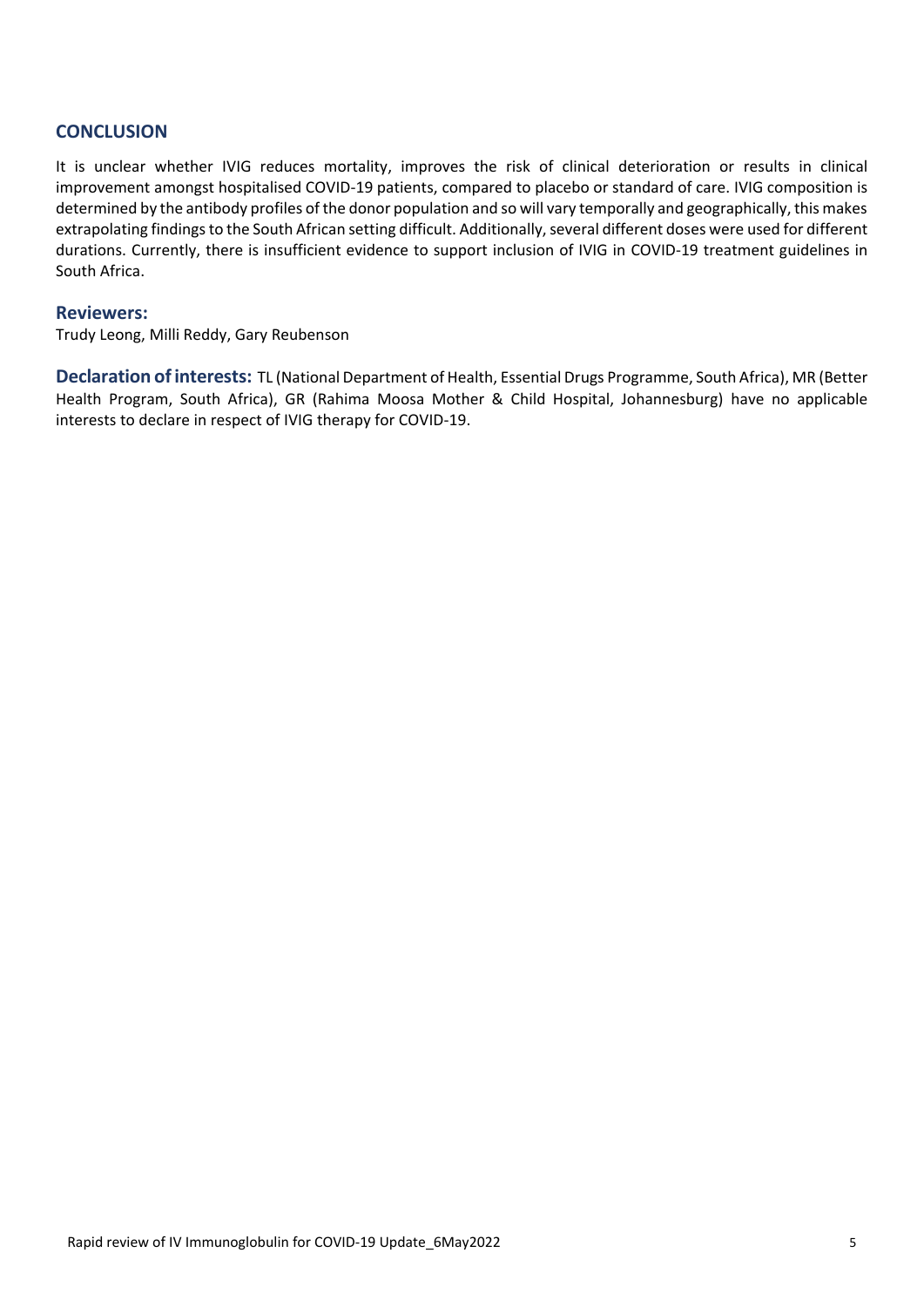## **Table 1. Characteristics of included studies**

| <b>Citation</b>                                                                                 | <b>Study design</b> | Population (n)                     | <b>Treatment</b>           | <b>Main findings</b>                                                                     | <b>Risk of bias assessment</b>           |
|-------------------------------------------------------------------------------------------------|---------------------|------------------------------------|----------------------------|------------------------------------------------------------------------------------------|------------------------------------------|
| Mazeraud A, et al. Intravenous immunoglobulins                                                  | RCT: Double         | $n = 146$                          | IVIG (Four intravenous     | IVIG group vs placebo                                                                    | Overall risk of bias: LOW RISK           |
| in patients with COVID-19-associated moderate-                                                  | blinding            | $\bullet$ IVIG=69                  | perfusions of 0.5g/kg      | Intention-to-treat analysis                                                              | • Randomisation: LOW RISK                |
| to-severe acute respiratory distress syndrome                                                   |                     | • Placebo=77                       | each given over at least 8 | Median number of ventilation-free days at                                                | • Deviations from intervention: LOW RISK |
| (ICAR): multicentre, double-blind, placebo-                                                     |                     | $\bullet$ 103 males                | h over 4 days)             | day 28: $(0.0$ [IQR $0.0 - 8.0$ ]) vs $(0.0$ [0.0-6.0];                                  | • Missing outcome data: LOW RISK         |
| controlled, phase 3 trial. Lancet Respir Med.                                                   |                     | • Severity: Critical - n=146       | vs                         | difference estimate $0.0$ $[0.0-0.0]$ ; $p=0.21$ ).                                      | • Measurement of the outcome: LOW RISK   |
| 2022 Feb;10(2):158-166. doi: 10.1016/S2213-                                                     |                     | Multicenter: France (n=27)         | Placebo                    | Serious adverse events: 78 events in 22                                                  | • Selection of the reported results: LOW |
| 2600(21)00440-9. Error! Bookmark not defined.                                                   |                     | Follow-up duration (days): 90      |                            | [32%] patients vs 47 events in 15 [20%]                                                  | <b>RISK</b>                              |
|                                                                                                 |                     |                                    |                            | patients; p=. 089.                                                                       |                                          |
| NCT04350580; EudraCT2020-001570-30                                                              |                     |                                    |                            |                                                                                          |                                          |
| Raman RS, et al. A Phase II Safety and Efficacy                                                 | RCT: Unblinded      | $n = 100$                          | IVIG (0.4 g/kg body        | IVIG group vs SOC                                                                        | Overall risk of bias: MODERATE RISK      |
| Study on Prognosis of Moderate Pneumonia in                                                     |                     | $\bullet$ IVIG=50                  | weight IV once daily for   | Number of days from initiation of                                                        | • Randomisation: LOW RISK                |
| Coronavirus Disease 2019 Patients With Regular                                                  |                     | • Standard care=50                 | 5 days) PLUS Standard of   | treatment to hospital discharge: 7.7 vs.                                                 | • Deviations from intervention:          |
| Intravenous Immunoglobulin Therapy. J Infect                                                    |                     | • 33 males                         | Care (SOC)<br>vs           | 17.5 days; p=0.0001.                                                                     | <b>MODERATE RISK</b>                     |
| Dis. 2021 May 20;223(9):1538-1543. doi:<br>10.1093/infdis/jiab098. Error! Bookmark not defined. |                     | Multicenter: India (n=7)           | SOC alone                  |                                                                                          | • Missing outcome data: LOW RISK         |
|                                                                                                 |                     | Follow-up duration (days): 28      |                            |                                                                                          | • Measurement of the outcome:            |
| CTRI/2020/06/026222                                                                             |                     |                                    |                            |                                                                                          | <b>MODERATE RISK</b>                     |
|                                                                                                 |                     |                                    |                            |                                                                                          | • Selection of the reported results:     |
|                                                                                                 |                     |                                    |                            |                                                                                          | <b>MODERATE RISK</b>                     |
| Tabarsi P, et al. Evaluating the effects of                                                     | RCT: Unblinded      | $n = 84$                           | IVIG (400 mg/kg IV once    | IVIG group vs placebo                                                                    | Overall risk of bias: MODERATE RISK      |
| Intravenous Immunoglobulin (IVIg) on the                                                        |                     | $\bullet$ IVIG=52                  | a day for 3 days)          | Need for invasive mechanical ventilation                                                 | • Randomisation: MODERATE RISK           |
| management of severe COVID-19 cases: A<br>randomized controlled trial. Int                      |                     | • Standard care=32                 | vs<br>Control              | and oxygenation: $21/52$ vs $10/32$ ; P= 0.3<br>Need for admission to the Intensive Care | • Deviations from intervention:          |
| Immunopharmacol. 2021 Jan;90:107205. doi:                                                       |                     | • 65 males                         |                            | Unit (ICU): 39/52 vs 27/32; p= 0.3                                                       | <b>MODERATE RISK</b>                     |
| 10.1016/j.intimp.2020.107205. Error! Bookmark not                                               |                     | • Severity: Severe: n=84           |                            | Mortality rate: 24/52 vs 14/32; p= 0.8                                                   | • Missing outcome data: LOW RISK         |
| defined.                                                                                        |                     | Single center: Iran                |                            |                                                                                          | • Measurement of the outcome: LOW RISK   |
|                                                                                                 |                     | Follow-up duration (days): 28      |                            |                                                                                          | • Selection of the reported results:     |
| IRCT20151227025726N20.                                                                          |                     |                                    |                            |                                                                                          | <b>MODERATE RISK</b>                     |
| Gharebaghi N, et al. The use of intravenous                                                     | RCT: double         | $n = 59$                           | IVIG (5 g IV four times a  | IVIG group vs placebo                                                                    | Overall risk of bias: LOW RISK           |
| immunoglobulin gamma for the treatment of                                                       | blinding            | $\bullet$ IVIG=30                  | day for 3 consecutive      | In hospital mortality: (6/30 [20.0%] vs.                                                 | • Randomisation: LOW RISK                |
| severe coronavirus disease 2019: a randomized                                                   |                     | • Placebo=29                       | days)                      | 14/29 [48.3%], respectively; P = 0.022).                                                 | • Deviations from intervention: LOW RISK |
| placebo-controlled double-blind clinical trial.                                                 |                     | • Mean age: NR                     | vs                         | Multivariate regression analysis                                                         | • Missing outcome data: LOW RISK         |
| BMC Infect Dis. 2020 Oct 21;20(1):786. doi:                                                     |                     | • 41 males                         | Placebo                    | Administration of IVIG on mortality rate:                                                | • Measurement of the outcome: LOW RISK   |
| 10.1186/s12879-020-05507-4. Erratum in: BMC                                                     |                     | Single center: Iran                |                            | (aOR = $0.003$ [95% CI: 0.001-0.815]; p=                                                 | • Selection of the reported results: LOW |
| Infect Dis. 2020 Nov 26;20(1):895. Error! Bookmark not                                          |                     |                                    |                            | $0.042$ ).                                                                               | <b>RISK</b>                              |
| defined.                                                                                        |                     |                                    |                            |                                                                                          |                                          |
|                                                                                                 |                     |                                    |                            |                                                                                          |                                          |
| IRCT20200501047259N1                                                                            |                     |                                    |                            |                                                                                          |                                          |
| Sakoulas G, et al. Intravenous Immunoglobulin                                                   | RCT: Unblinded      | $n = 34$                           | IVIG (0.5 g/kg IV once a   | IVIG group vs SOC                                                                        | Overall risk of bias: MODERATE RISK      |
| Plus Methylprednisolone Mitigate Respiratory                                                    |                     | $\bullet$ IVIG=17                  | day for 3 days)            | Progression to requiring mechanical                                                      | • Randomisation: <b>MODERATE RISK</b>    |
| Morbidity in Coronavirus Disease 2019. Crit Care                                                |                     | $\bullet$ SOC=17                   | vs                         | <b>ventilation:</b> $(2/14 \text{ vs } 7/12, \text{ p} = 0.038)$                         | • Deviations from intervention:          |
| Explor. 2020 Nov 16;2(11):e0280. doi:                                                           |                     | • 20 males                         | SOC                        | Median hospital length of stay: (11 vs 19                                                | <b>MODERATE RISK</b>                     |
| 10.1097/CCE.0000000000000280 Error! Bookmark not<br>defined.                                    |                     | • Severity: Moderate: n=7; Severe: |                            | days, $p = 0.01$                                                                         | • Missing outcome data: LOW RISK         |
|                                                                                                 |                     | $n=26$                             |                            | <b>Median ICU stay:</b> (2.5 vs 12.5 d, $p = 0.006$                                      | • Measurement of the outcome:            |
|                                                                                                 |                     | Location: Multicenter / USA (n=2)  |                            | Improvement in Pao2/Fio2 at 7 days:                                                      | <b>MODERATE RISK</b>                     |
| CTRI/2020/06/026222                                                                             |                     | Follow-up duration (days): 30      |                            | (median [range] change from time of                                                      | • Selection of the reported results:     |
|                                                                                                 |                     |                                    |                            | enrollment +131 [+35 to+330] vs +44.5 [-                                                 | <b>MODERATE RISK</b>                     |
|                                                                                                 |                     |                                    |                            | 115 to +157], $p = 0.01$                                                                 |                                          |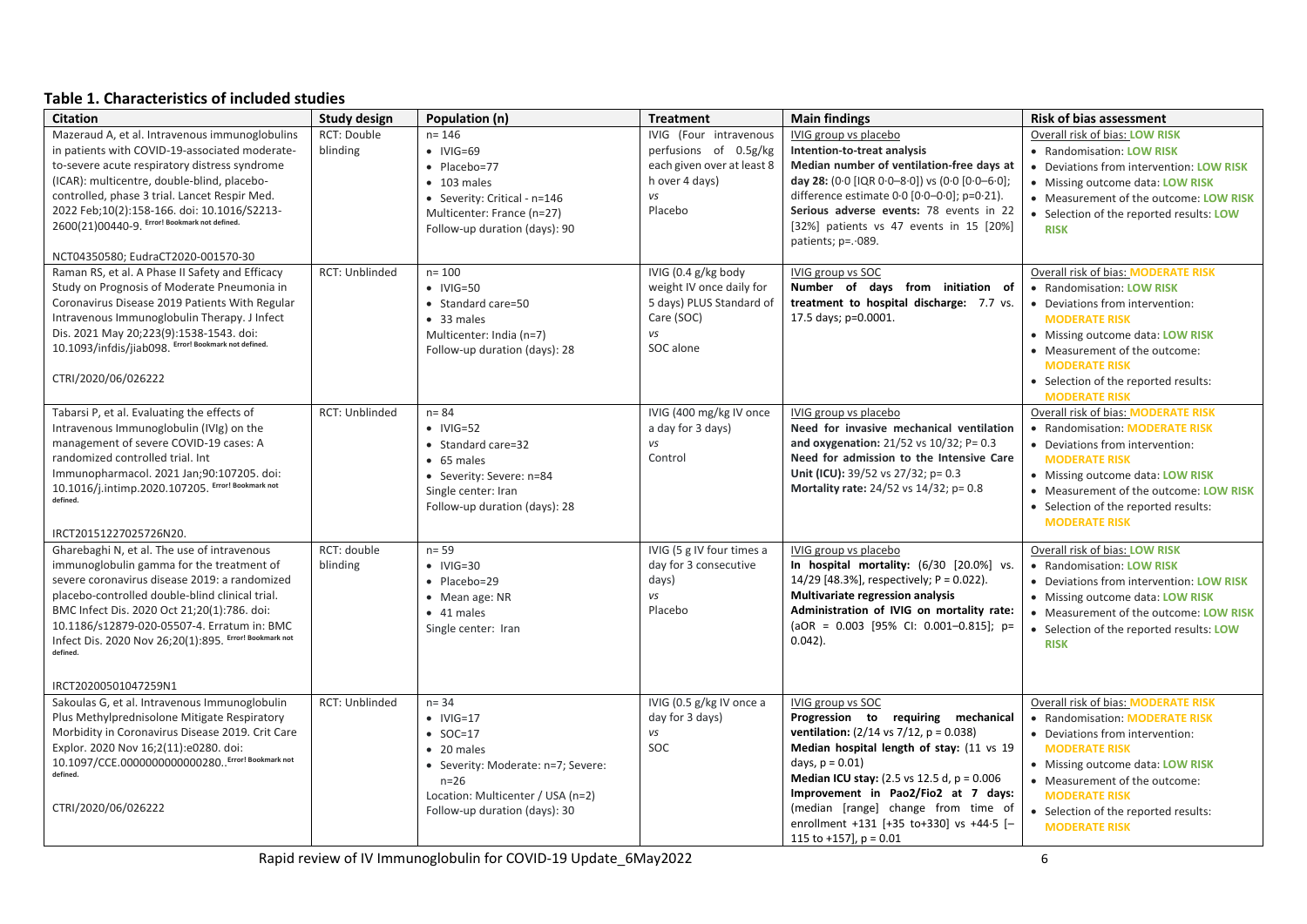| <b>Citation</b> | Study design | Population (n) | Treatment | <b>Main findings</b>                          | <b>Risk of bias assessment</b> |
|-----------------|--------------|----------------|-----------|-----------------------------------------------|--------------------------------|
|                 |              |                |           | Pao2/Fio2 improvement at day 7: was           |                                |
|                 |              |                |           | significantly < for the SOC patients who      |                                |
|                 |              |                |           | received glucocorticoid therapy than those    |                                |
|                 |              |                |           | in the IV immunoglobulin arm ( $p = 0.0057$ ) |                                |

## **Table 2: Summary of findings**

**Question**: IVIG compared to standard care/placebo for the treatment of COVID-19

|                                        | <b>Certainty assessment</b>                                                                                                                                     |                                           |                          |                     |                           |                                | Nº of patients |              | <b>Effect</b>                               |                                                           |                                           |
|----------------------------------------|-----------------------------------------------------------------------------------------------------------------------------------------------------------------|-------------------------------------------|--------------------------|---------------------|---------------------------|--------------------------------|----------------|--------------|---------------------------------------------|-----------------------------------------------------------|-------------------------------------------|
| N <sub>2</sub><br><b>of</b><br>studies | Study design                                                                                                                                                    | <b>Risk of bias</b>                       | Inconsistency            | <b>Indirectness</b> | <b>Imprecision</b>        | <b>Other</b><br>considerations | <b>IVIG</b>    | SOC/ placebo | <b>Relative</b><br>(95% CI)                 | <b>Absolute</b><br>(95% CI)                               | <b>Certainty</b>                          |
|                                        | All-cause mortality (follow-up: 28 days)                                                                                                                        |                                           |                          |                     |                           |                                |                |              |                                             |                                                           |                                           |
| 4                                      | <b>RCTs</b>                                                                                                                                                     | serious <sup>a</sup>                      | not serious <sup>a</sup> | not serious         | very serious <sup>b</sup> | none                           | 49/188         | 38/176       | <b>RR 1.13</b><br>$(0.80 \text{ to } 1.60)$ | 28<br>1,000<br>per<br>more<br>(from 43 fewer to 130 more) | $\bigoplus$ OOO<br>Very low               |
|                                        | Clinical deterioration - mechanical ventilation +/- additional organ support (ECMO, vasopressors or dialysis) or death [WHO progression score level 7 or above] |                                           |                          |                     |                           |                                |                |              |                                             |                                                           |                                           |
| $\overline{2}$                         | <b>RCTs</b>                                                                                                                                                     | not serious                               | not serious              | not serious         | very serious <sup>b</sup> | none                           | 41/86          | 51/94        | <b>RR 0.74</b><br>$(0.27 \text{ to } 2.05)$ | 22<br>1000<br>fewer<br>per<br>(from 38 fewer to 5 fewer)  | $\oplus$ $\oplus$<br>Low                  |
|                                        |                                                                                                                                                                 | Clinical improvement (follow-up: 28 days) |                          |                     |                           |                                |                |              |                                             |                                                           |                                           |
| $\overline{2}$                         | <b>RCTs</b>                                                                                                                                                     | serious <sup>a</sup>                      | serious <sup>c</sup>     | not serious         | very serious <sup>b</sup> | none                           | 27/86          | 27/94        | <b>RR 1.14</b><br>$(0.61 \text{ to } 2.13)$ | 40<br>1000<br>per<br>more<br>(from 112 fewer to 325 more) | $\bigoplus$ OOO<br>Very low               |
| <b>Adverse events</b>                  |                                                                                                                                                                 |                                           |                          |                     |                           |                                |                |              |                                             |                                                           |                                           |
| 3                                      | <b>RCTs</b>                                                                                                                                                     | not serious                               | not serious              | not serious         | very serious <sup>b</sup> | none                           | 66/119         | 66/127       | <b>RR 1.07</b><br>$(0.88 \text{ to } 1.30)$ | 36<br>1,000<br>per<br>more<br>(from 62 fewer to 156 more) | $\oplus$ $\oplus$ $\odot$<br>Low          |
|                                        | Serious adverse events                                                                                                                                          |                                           |                          |                     |                           |                                |                |              |                                             |                                                           |                                           |
| -3                                     | <b>RCTs</b>                                                                                                                                                     | not serious                               | not serious              | not serious         | very serious <sup>b</sup> | none                           | 135/812        | 170/811      | RR 0.93                                     | 9<br>fewer<br>per                                         | $1,000$ $\oplus$ $\oplus$ $\odot$ $\odot$ |

**CI:** confidence interval; **RCT:** randomised control trial; **RR:** risk ratio

#### **Explanations**

a. Risk of bias downgraded by 1 level: some concerns regarding adequate randomization, deviation from intended intervention and selection of reported results

b. Due to wide confidence interval consistent with the possibility for benefit and the possibility for harm and low number of participants and events

c. Inconsistency downgraded by 1 level: I<sup>2</sup>=:60.5%.

(from 96 fewer to 292 more)

Low

(0.27 to 3.21)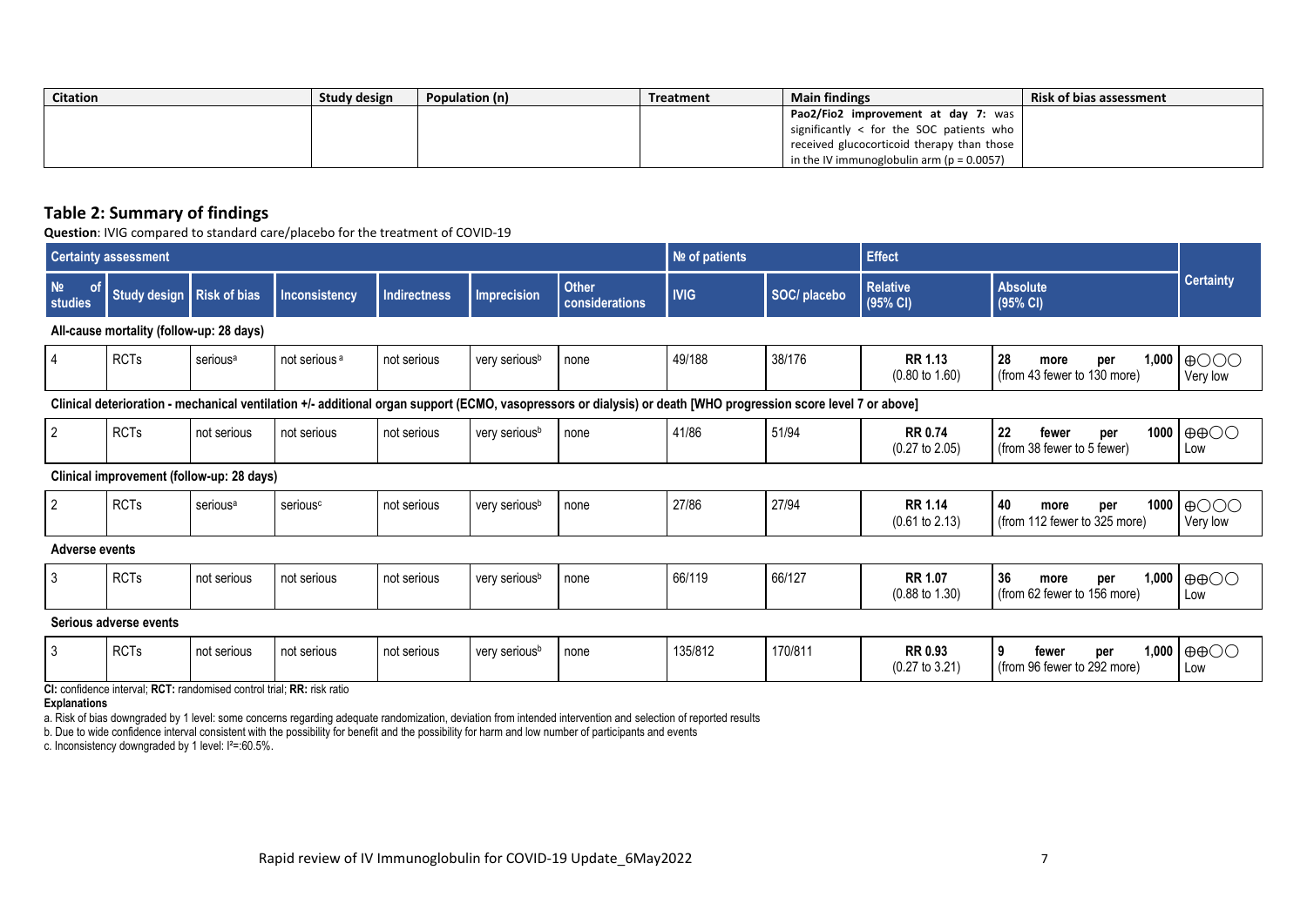#### **Table 3. List of Excluded Studies**

| #   | <b>Citation</b>                                                                                                                                                                                                 | <b>Reason for exclusion</b>                       |
|-----|-----------------------------------------------------------------------------------------------------------------------------------------------------------------------------------------------------------------|---------------------------------------------------|
| 1.  | Abu-Rumeileh, S., et al. (2020). "Guillain-Barré syndrome spectrum associated with COVID-19: an up-to-date systematic review of 73 cases." Journal of neurology.                                                | Did not meet PICO criteria                        |
| 2.  | Artemiadis, A., et al. (2021). "Myelopathy associated with SARS-COV-2 infection. A systematic review." Neurological research: 1-9.                                                                              | Did not meet PICO criteria                        |
| 3.  | Bastug, A., et al. (2021). "Multiple system inflammatory syndrome associated with SARS-CoV-2 infection in an adult and an adolescent." Rheumatology international.                                              | Did not meet PICO criteria                        |
| 4.  | Ghosh, R., et al. (2021). "De Novo Movement Disorders and COVID-19: Exploring the Interface." Mov. Disord. Clin. Pract.                                                                                         | Did not meet PICO criteria                        |
| 5.  | Goudarzi, S., et al. (2021). "Treatment Options for COVID-19-Related Guillain-Barré Syndrome: A Systematic Review of Literature." The neurologist 26(5): 196-224.                                               | Did not meet PICO criteria                        |
| 6.  | Jingyi, Z., et al. (2020). "Effectiveness of Intravenous Immunoglobulin for Children with Severe COVID-19: A Rapid Review." medRxiv.                                                                            | Did not meet PICO criteria - systematic review of |
|     |                                                                                                                                                                                                                 | 4 case series and 1 case report. The one RCT      |
|     |                                                                                                                                                                                                                 | included was only available in Chinese language   |
| 7.  | Kamel, W. A., et al. (2021). "Guillain-Barre Syndrome following COVID-19 Infection: First Case Report from Kuwait and Review of the Literature." Dubai Med. J.                                                  | Did not meet PICO criteria                        |
| 8.  | Llinas-Caballero, K., et al. (2021). "Kawasaki disease in Colombia: A systematic review and contrast with multisystem inflammatory syndrome in children associated with COVID-                                  | Did not meet PICO criteria                        |
|     | 19." Rev. Colomb. Reumatol.                                                                                                                                                                                     |                                                   |
| 9.  | Mahapure, K. S., et al. (2021). "COVID-19-Associated Acute Disseminated Encephalomyelitis: A Systematic Review." Asian journal of neurosurgery 16(3): 457-469.                                                  | Did not meet PICO criteria                        |
| 10. | Maria, S., et al. (2021). "Neurological, neuropsychiatric and psychiatric symptoms during COVID-19 infection and after recovery: a systematic review of observational studies."                                 | Did not meet PICO criteria                        |
|     | medRxiv.                                                                                                                                                                                                        |                                                   |
| 11. | Martins, M. M., et al. (2021). "Update on SARS-CoV-2 infection in children." Paediatrics and international child health: 1-9.                                                                                   | Did not meet PICO criteria                        |
| 12. | Novikova, Y. Y., et al. (2020). "Clinical, laboratory-instrumental characteristics, course and therapy of pediatric multisystem inflammatory syndrome associated with covid-19."                                | Did not meet PICO criteria                        |
|     | Pediatriya 99(6): 73-83.                                                                                                                                                                                        |                                                   |
| 13. | Oltean, M., et al. (2020). "Covid-19 in kidney transplant recipients: a systematic review of the case series available three months into the pandemic." Infectious diseases                                     | Did not meet PICO criteria                        |
|     | (London, England) 52(11): 1-8.                                                                                                                                                                                  |                                                   |
| 14. | Radia, T., et al. (2021). "Multi-system inflammatory syndrome in children & adolescents (MIS-C): A systematic review of clinical features and presentation." Paediatric                                         | Did not meet PICO criteria                        |
|     | respiratory reviews 38: 51-57.                                                                                                                                                                                  |                                                   |
| 15. | Roveron, D. L., et al. (2021). "Myasthenia gravis and COVID-19: a systematic review of case reports and case series." Rev. patol. trop 50(2): 1-20.                                                             | Did not meet PICO criteria                        |
| 16. | Shioji, N., et al. (2021). "Multisystem inflammatory syndrome in children during the coronavirus disease pandemic of 2019: a review of clinical features and acute phase                                        | Did not meet PICO criteria                        |
|     | management." Journal of anesthesia.                                                                                                                                                                             |                                                   |
| 17. | Siahaan, Y., et al. (2020). "COVID-19-Associated Encephalitis: Systematic Review of Case Reports Findings on Cytokine-Immune-Mediated Inflammation as an Underlying                                             | Did not meet PICO criteria                        |
|     | Mechanism." ResearchSquare.                                                                                                                                                                                     |                                                   |
| 18. | Tang, Y., et al. (2021). "Multisystem inflammatory syndrome in children during the coronavirus disease 2019 (COVID-19) pandemic: a systematic review of published case                                          | Did not meet PICO criteria                        |
|     | studies." Translational pediatrics 10(1): 121-135.                                                                                                                                                              |                                                   |
| 19. | Uncini, A., et al. (2020). "Guillain-Barré syndrome in SARS-CoV-2 infection: an instant systematic review of the first six months of pandemic." Journal of neurology, neurosurgery,                             | Did not meet PICO criteria                        |
|     | and psychiatry 91(10): 1105-1110.<br>Williams, V., et al. (2022). "Clinicolaboratory Profile, Treatment, Intensive Care Needs, and Outcome of Pediatric Inflammatory Multisystem Syndrome Temporally Associated |                                                   |
| 20. | with SARS-CoV-2: A Systematic Review and Meta-analysis." J. Pediatr. Intensive Care 11(1): 1-12.                                                                                                                | Did not meet PICO criteria                        |
| 21. | Zhang, Q. Y., et al. (2021). "Similarities and differences between multiple inflammatory syndrome in children associated with COVID-19 and Kawasaki disease: clinical                                           | Did not meet PICO criteria                        |
|     | presentations, diagnosis, and treatment." World journal of pediatrics : WJP.                                                                                                                                    |                                                   |
| 22  | ITAC (INSIGHT 013) Study Group. Hyperimmune immunoglobulin for hospitalised patients with COVID-19 (ITAC): a double-blind, placebo-controlled, phase 3, randomised trial.                                       | Did not meet PICO criteria                        |
|     | Lancet. 2022 Feb 5;399(10324):530-540. doi: 10.1016/S0140-6736(22)00101-5.                                                                                                                                      |                                                   |
| 23  | Devang Parikh, et al. (2021). Safety and Efficacy of COVID-19 Hyperimmune Globulin (HIG) Solution in the Treatment of Active COVID-19 infection- Findings from a Prospective,                                   | Did not meet PICO criteria - included             |
|     | Randomized, Controlled, Multi-Centric Trial. The Indian Practitioner, 74(11), 15-22.                                                                                                                            | hyperimmune immunoglobulin                        |
| 24  | Ali S, et al. Hyperimmune anti-COVID-19 IVIG (C-IVIG) treatment in severe and critical COVID-19 patients: A phase I/II randomized control trial. EClinicalMedicine. 2021                                        | Did not meet PICO criteria - included             |
|     | Jun;36:100926. doi: 10.1016/j.eclinm.2021.100926.                                                                                                                                                               | hyperimmune immunoglobulin                        |
| 25  | Focosi D, et al Efficacy of High-Dose Polyclonal Intravenous Immunoglobulin in COVID-19: A Systematic Review. Vaccines (Basel). 2022 Jan 9;10(1):94. doi:                                                       | Did not meet PICO criteria                        |
|     | 10.3390/vaccines10010094.                                                                                                                                                                                       |                                                   |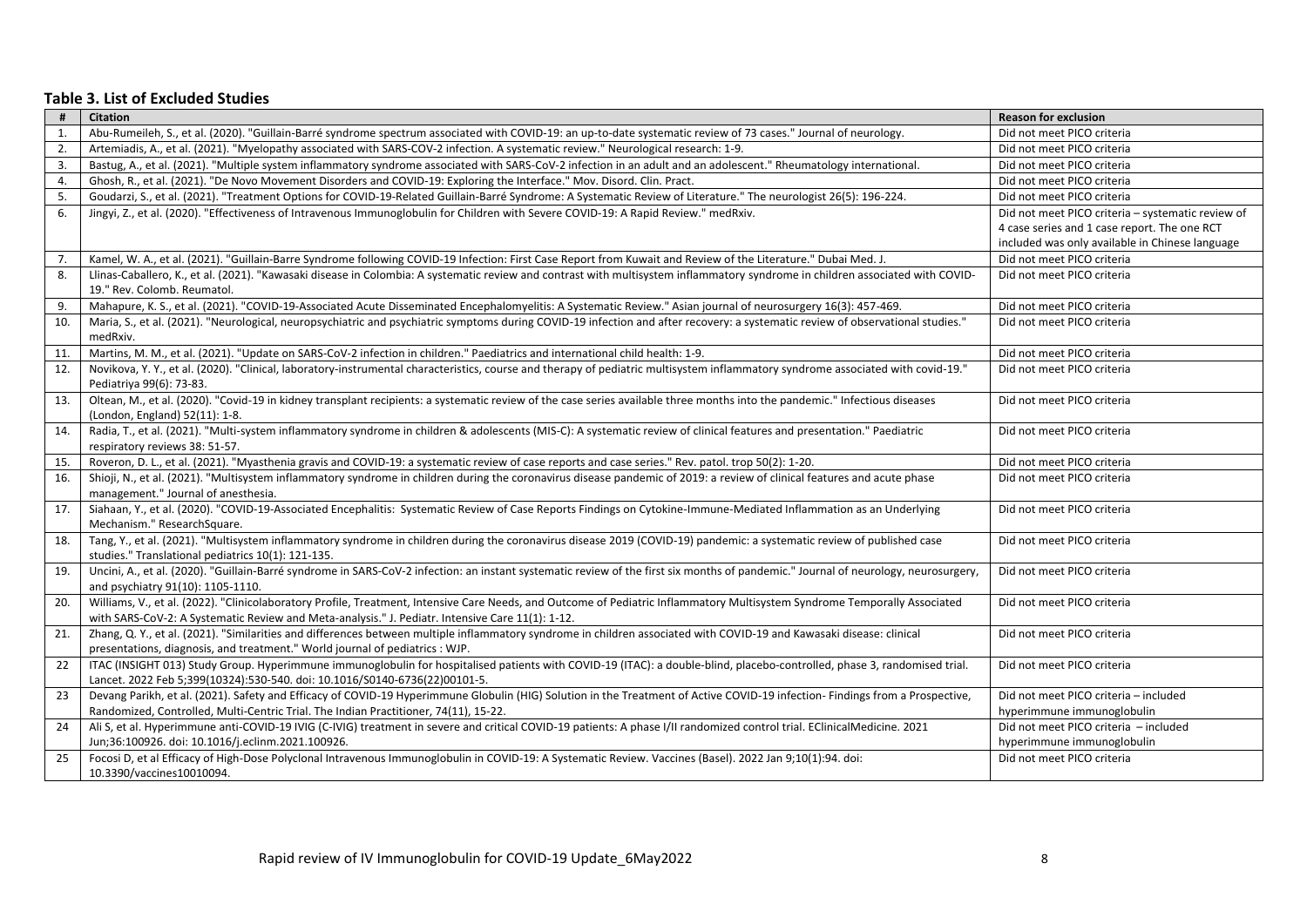# **Table 4. Characteristics of planned and ongoing clinical trials –** (updated search of 2 May 2022)

| Treatment (per arm)                                                                      | <b>Sample</b><br>size | Severity at enrollment    | Sponsor/Funder                                                       | Reg. number         | Full text link;                                                       |
|------------------------------------------------------------------------------------------|-----------------------|---------------------------|----------------------------------------------------------------------|---------------------|-----------------------------------------------------------------------|
|                                                                                          |                       |                           |                                                                      | EUCTR2020-002542-   | https://www.clinicaltrialsregister.eu/ctr-search/trial/2020-          |
| (1) Human immunoglobulin vs (2) Placebo                                                  | 50                    | Moderate                  | Regents of the University of Minnesota                               | 16-DK               | 002542-16/DK                                                          |
| (1) Anakinra vs (2) Aspirin vs (3) Azithromycin vs (4)                                   |                       |                           |                                                                      |                     |                                                                       |
| Baricitinib vs (5) Colchicine vs (6) Convalescent plasma vs                              |                       |                           |                                                                      |                     |                                                                       |
| (7) Corticosteroid vs (8) Dimethyl fumarate vs (9)                                       |                       |                           |                                                                      |                     |                                                                       |
| Empagliflozin vs (10) Corticosteroid vs (11)                                             |                       |                           |                                                                      |                     |                                                                       |
| Hydroxychloroquine vs (12) Immunoglobulin vs (13)                                        | 50000                 |                           |                                                                      |                     |                                                                       |
| Lopinavir + ritonavir vs (14) Molnupiravir vs (15)                                       |                       |                           |                                                                      |                     |                                                                       |
| Nirmatrelvir + ritonavir vs (16) Sotrovimab vs (17) Standard                             |                       |                           |                                                                      |                     |                                                                       |
| of care vs (18) Synthetic neutralising antibodies vs (19)                                |                       |                           |                                                                      |                     |                                                                       |
| Tocilizumab                                                                              |                       | Moderate/severe/critical  | University of Oxford                                                 | NCT04381936         | https://clinicaltrials.gov/show/NCT04381936                           |
|                                                                                          | 120                   | No restriction on type of |                                                                      |                     |                                                                       |
| (1) Methylprednisolone vs (2) Human immunoglobulin                                       |                       | patients                  | University Children's Hospital Basel                                 | NCT04826588         | https://clinicaltrials.gov/show/NCT04826588                           |
|                                                                                          | 1084                  |                           |                                                                      |                     | http://www.ctri.nic.in/Clinicaltrials/pmaindet2.php?trialid=62        |
| (1) Human immunoglobulin vs (2) Placebo                                                  |                       | Mild                      | Adagio Pharmaceuticals Inc                                           | CTRI/2021/12/038474 | 557                                                                   |
| (1) Immunoglobulin vs (2) Standard of care                                               | 80                    | Severe                    | Peking Union Medical College Hospital                                | NCT04261426         | https://clinicaltrials.gov/show/NCT04261426                           |
| (1) Immunoglobulin vs (2) Placebo                                                        | $\overline{208}$      | Severe                    | Octapharma                                                           | NCT04400058         | https://clinicaltrials.gov/show/NCT04400058                           |
|                                                                                          | 60                    |                           |                                                                      |                     | http://www.ctri.nic.in/Clinicaltrials/pmaindet2.php?trialid=56        |
| (1) Human immunoglobulin vs (2) Standard of care                                         |                       | Severe                    | Lok Nayak Hospital                                                   | CTRI/2021/05/033622 | 002                                                                   |
|                                                                                          | 100                   | Moderate/severe           |                                                                      | CTRI/2020/06/026222 | http://www.ctri.nic.in/Clinicaltrials/pmaindet2.php?trialid=44<br>299 |
| (1) Immunoglobulin vs (2) Standard of care<br>(1) Immunoglobulin vs (2) Standard of care | $\overline{310}$      | Severe                    | Virchow Biotech Private Limited<br>Dow University of Health Sciences | NCT04891172         | https://clinicaltrials.gov/show/NCT04891172                           |
| (1) Immunoglobulin vs (2) Placebo                                                        | 146                   | Critical                  | Centre Hospitalier St Anne                                           | NCT04350580         | https://clinicaltrials.gov/show/NCT04350580                           |
| (1) Convalescent plasma vs (2) Human immunoglobulin                                      | 196                   | Severe                    | Centenario Hospital Miguel Hidalgo                                   | NCT04381858         | https://clinicaltrials.gov/show/NCT04381858                           |
| (1) Immunoglobulin vs (2) Standard of care                                               | 100                   | Moderate                  | Instituto Grifols, S.A.                                              | NCT04432324,        | https://clinicaltrials.gov/show/NCT04432324                           |
| (1) Immunoglobulin vs (2) Standard of care                                               | 100                   | Severe                    | <b>Grifols Therapeutics LLC</b>                                      | NCT04480424         | https://clinicaltrials.gov/show/NCT04480424                           |
| (1) Immunoglobulin vs (2) Standard of care                                               | $\overline{34}$       | Moderate/severe           | George Sakoulas, MD                                                  | NCT04411667         | https://clinicaltrials.gov/show/NCT04411667                           |
| (1) Immunoglobulin vs (2) Standard of care                                               | $\overline{76}$       | Moderate/severe           | Biopharma Plasma LLC                                                 | NCT04500067         | https://clinicaltrials.gov/show/NCT04500067                           |
| (1) Immunoglobulin vs (2) Standard of care                                               | 60                    | Moderate/severe           | University of Health Sciences Lahore                                 | NCT04548557         | https://clinicaltrials.gov/show/NCT04548557                           |
| (1) Hydroxychloroquine + lopinavir + ritonavir vs (2)                                    |                       |                           |                                                                      |                     |                                                                       |
| Hydroxychloroquine + immunoglobulin + lopinavir +                                        | 80                    |                           | Shahid Beheshti University of Medical                                | IRCT20151227025726  |                                                                       |
| ritonavir                                                                                |                       | Severe                    | Sciences                                                             | N <sub>20</sub>     | http://en.irct.ir/trial/49638                                         |
|                                                                                          |                       |                           |                                                                      | IRCT20200317046797  |                                                                       |
| (1) Immunoglobulin vs (2) Standard of care                                               | 100                   | Severe                    | <b>Tabriz University of Medical Sciences</b>                         | N <sub>3</sub>      | http://en.irct.ir/trial/47014                                         |
| (1) Convalescent plasma vs (2) Immunoglobulin vs (3)                                     |                       |                           |                                                                      | IRCT20200413047056  |                                                                       |
| Standard of care                                                                         | 15                    | Severe/critical           | <b>Birjand University of Medical Sciences</b>                        | N <sub>1</sub>      | http://en.irct.ir/trial/47212                                         |
|                                                                                          | 40                    |                           |                                                                      | IRCT20200501047259  |                                                                       |
| (1) Immunoglobulin vs (2) Placebo                                                        |                       | Severe                    | Oroumia University of Medical Sciences                               | N <sub>1</sub>      | http://en.irct.ir/trial/47609                                         |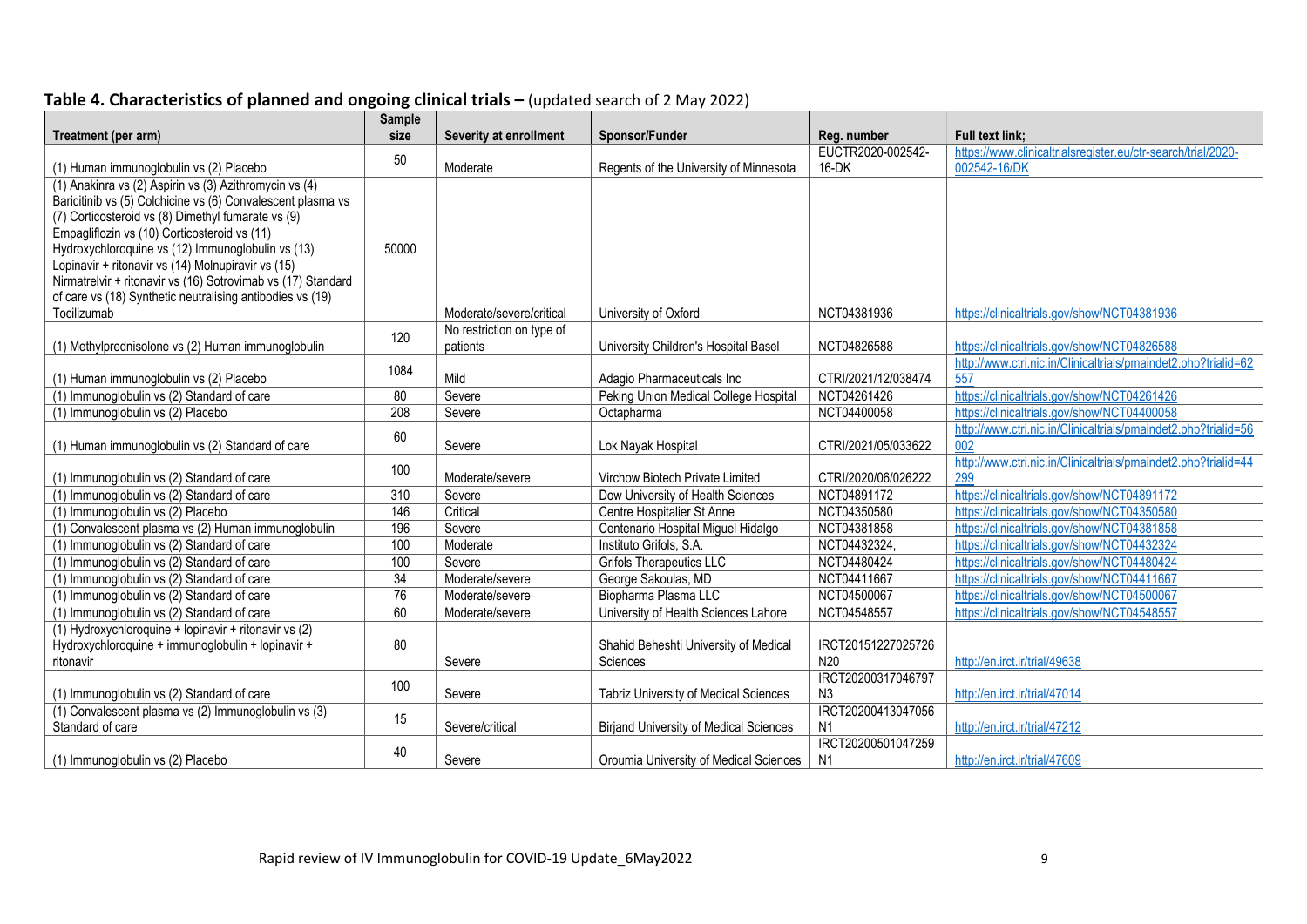## **Appendix 1: Search strategy**

## **PubMed**

(("immunoglobulins"[MeSH Terms] OR "immunoglobulins"[All Fields] OR "immunoglobulin"[All Fields]) AND ("COVID-19"[All Fields] OR "COVID-2019"[All Fields] OR "severe acute respiratory syndrome coronavirus 2"[Supplementary Concept] OR "severe acute respiratory syndrome coronavirus 2"[All Fields] OR "2019-nCoV"[All Fields] OR "SARS-CoV-2"[All Fields] OR "2019nCoV"[All Fields] OR (("Wuhan"[All Fields] AND ("coronavirus"[MeSH Terms] OR "coronavirus"[All Fields])) AND (2019/12[PDAT] OR 2020[PDAT])))) AND "humans"[MeSH Terms]

Output 22 records, all excluded as not relevant to PICO question

## **Epistemonikos**

(title:((title:(intravenous immunoglobulin) OR abstract:(intravenous immunoglobulin)) AND (title:(respiratory) OR abstract:(respiratory))) OR abstract:((title:(intravenous immunoglobulin) OR abstract:(intravenous immunoglobulin)) AND (title:(respiratory) OR abstract:(respiratory))))

Output 22 records, all excluded as not relevant to PICO question **(1 Duplicate)**

#### **[www.covid-nma.com](http://www.covid-nma.com/)**

Intravenous immunoglobulin

**Output 8 records (3 Excluded and 5 relevant)**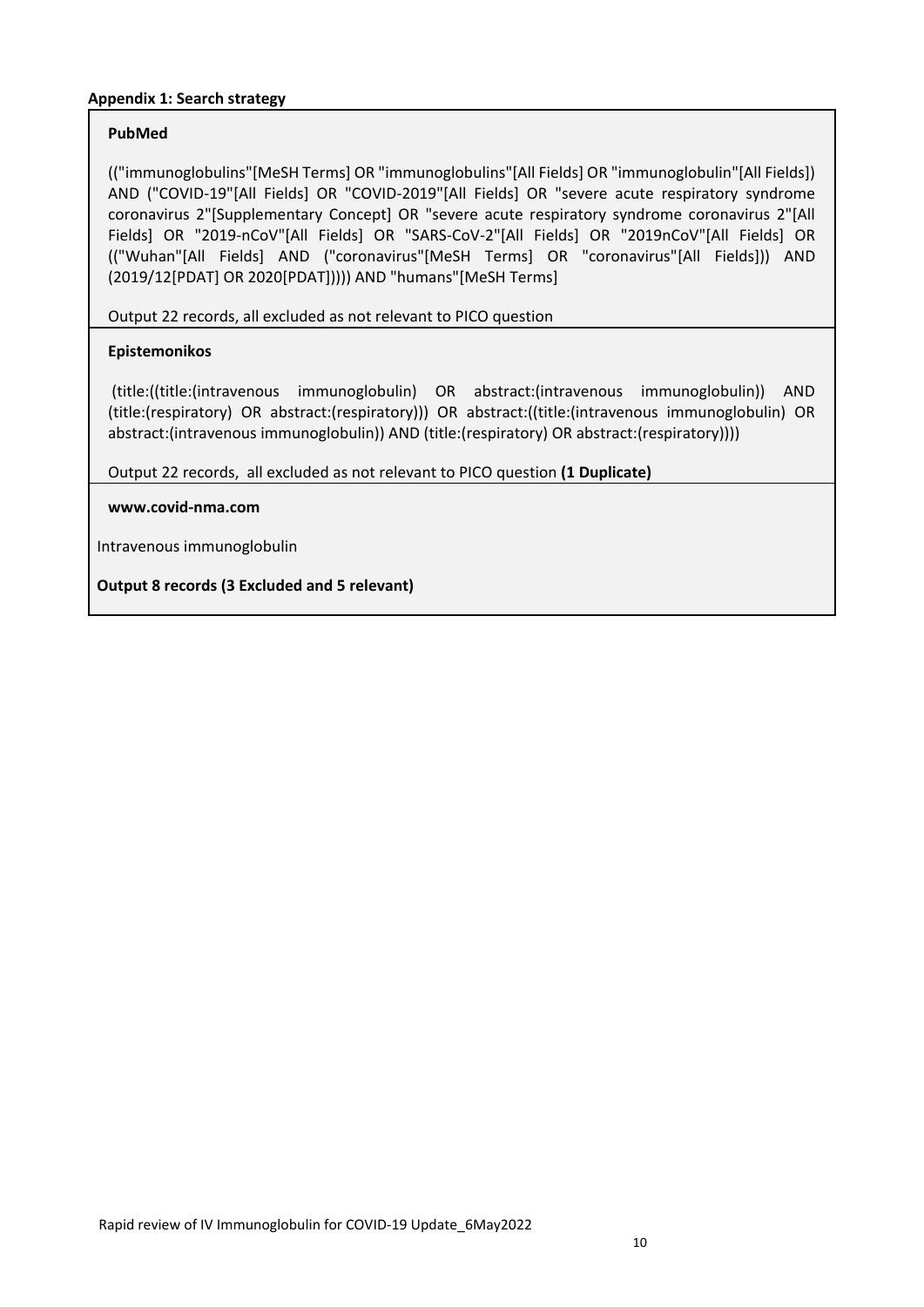# **Appendix 2: Evidence to decision framework**

| <b>Desirable Effects</b>                                                                                                                                                                                                    |                                                                                                                                                                                                                                                                                                                                                                                                                                        |                                                                                                                      |  |  |  |  |
|-----------------------------------------------------------------------------------------------------------------------------------------------------------------------------------------------------------------------------|----------------------------------------------------------------------------------------------------------------------------------------------------------------------------------------------------------------------------------------------------------------------------------------------------------------------------------------------------------------------------------------------------------------------------------------|----------------------------------------------------------------------------------------------------------------------|--|--|--|--|
| <b>JUDGEMENT</b>                                                                                                                                                                                                            | <b>RESEARCH EVIDENCE</b>                                                                                                                                                                                                                                                                                                                                                                                                               | <b>ADDITIONAL CONSIDERATIONS</b>                                                                                     |  |  |  |  |
| o Trivial<br>o Small<br>o Moderate<br>o Large<br>o Varies<br>○ Don't know                                                                                                                                                   | Refer to Table 2: Summary of findings.<br>IVIG vs placebo/ standard of care:<br>• All-cause mortality (follow-up D28): RR 1.13 (0.80<br>to 1.60)<br>• Clinical deterioration - mechanical ventilation +/-<br>additional organ support (ECMO, vasopressors or<br>dialysis) or death [WHO progression score level 7<br>or above]: RR 0.74 (0.27 to 2.05)<br>• Clinical improvement (follow-up D28): RR 1.14<br>$(0.61 \text{ to } 2.13)$ |                                                                                                                      |  |  |  |  |
| <b>Undesirable Effects</b>                                                                                                                                                                                                  |                                                                                                                                                                                                                                                                                                                                                                                                                                        |                                                                                                                      |  |  |  |  |
| <b>JUDGEMENT</b>                                                                                                                                                                                                            | <b>RESEARCH EVIDENCE</b>                                                                                                                                                                                                                                                                                                                                                                                                               | <b>ADDITIONAL CONSIDERATIONS</b>                                                                                     |  |  |  |  |
| o Large<br>o Moderate<br>$\circ$ Small<br>o Trivial<br>o Varies<br>o Don't know                                                                                                                                             | Refer to Table 2: Summary of findings.<br>IVIG vs placebo/ standard of care:<br>• Adverse events: RR 1.07 (0.88 to 1.30)<br>• Serious adverse events: RR 0.93 (0.27 to 3.21)                                                                                                                                                                                                                                                           |                                                                                                                      |  |  |  |  |
| Certainty of evidence: What is the overall certainty of the evidence of effects?                                                                                                                                            |                                                                                                                                                                                                                                                                                                                                                                                                                                        |                                                                                                                      |  |  |  |  |
| <b>JUDGEMENT</b>                                                                                                                                                                                                            | <b>RESEARCH EVIDENCE</b>                                                                                                                                                                                                                                                                                                                                                                                                               | <b>ADDITIONAL CONSIDERATIONS</b>                                                                                     |  |  |  |  |
| o Very low<br>o Low<br>o Moderate<br>O High<br>o No included studies                                                                                                                                                        | Refer to Table 2: Summary of findings                                                                                                                                                                                                                                                                                                                                                                                                  | Very low quality of evidence due to serious<br>imprecision, inconsistency and serious risk of<br>bias                |  |  |  |  |
|                                                                                                                                                                                                                             | Values: Is there important uncertainty about or variability in how much people value the main outcomes?                                                                                                                                                                                                                                                                                                                                |                                                                                                                      |  |  |  |  |
| <b>JUDGEMENT</b>                                                                                                                                                                                                            | <b>RESEARCH EVIDENCE</b>                                                                                                                                                                                                                                                                                                                                                                                                               | <b>ADDITIONAL CONSIDERATIONS</b>                                                                                     |  |  |  |  |
| o Important uncertainty or variability<br>o Possibly important uncertainty or variability<br>o Probably no important uncertainty or variability<br>o No important uncertainty or variability                                |                                                                                                                                                                                                                                                                                                                                                                                                                                        | There is a lack of research evidence from<br>stakeholders.                                                           |  |  |  |  |
|                                                                                                                                                                                                                             | Balance of effects: Does the balance between desirable and undesirable effects favor the intervention or the comparison?                                                                                                                                                                                                                                                                                                               |                                                                                                                      |  |  |  |  |
| <b>JUDGEMENT</b>                                                                                                                                                                                                            | <b>RESEARCH EVIDENCE</b>                                                                                                                                                                                                                                                                                                                                                                                                               | <b>ADDITIONAL CONSIDERATIONS</b>                                                                                     |  |  |  |  |
| O Favors the comparison<br>o Probably favors the comparison<br>O Does not favor either the intervention or the<br>comparison<br>O Probably favors the intervention<br>o Favors the intervention<br>o Varies<br>o Don't know |                                                                                                                                                                                                                                                                                                                                                                                                                                        | Available evidence does not provide compelling<br>evidence of benefit for IVIG in hospitalized<br>COVID-19 patients. |  |  |  |  |
| Resources required: How large are the resource requirements (costs)?                                                                                                                                                        |                                                                                                                                                                                                                                                                                                                                                                                                                                        |                                                                                                                      |  |  |  |  |
| <b>JUDGEMENT</b>                                                                                                                                                                                                            | <b>RESEARCH EVIDENCE</b>                                                                                                                                                                                                                                                                                                                                                                                                               | <b>ADDITIONAL CONSIDERATIONS</b>                                                                                     |  |  |  |  |
| o Large costs<br>o Moderate costs<br>o Negligible costs and savings<br>O Moderate savings<br>o Large savings<br>o Varies<br>o Don't know                                                                                    | No specific resource-use evaluation performed, as<br>available evidence does not provide compelling<br>evidence of benefit for IVIG in hospitalized COVID-19<br>patients.                                                                                                                                                                                                                                                              |                                                                                                                      |  |  |  |  |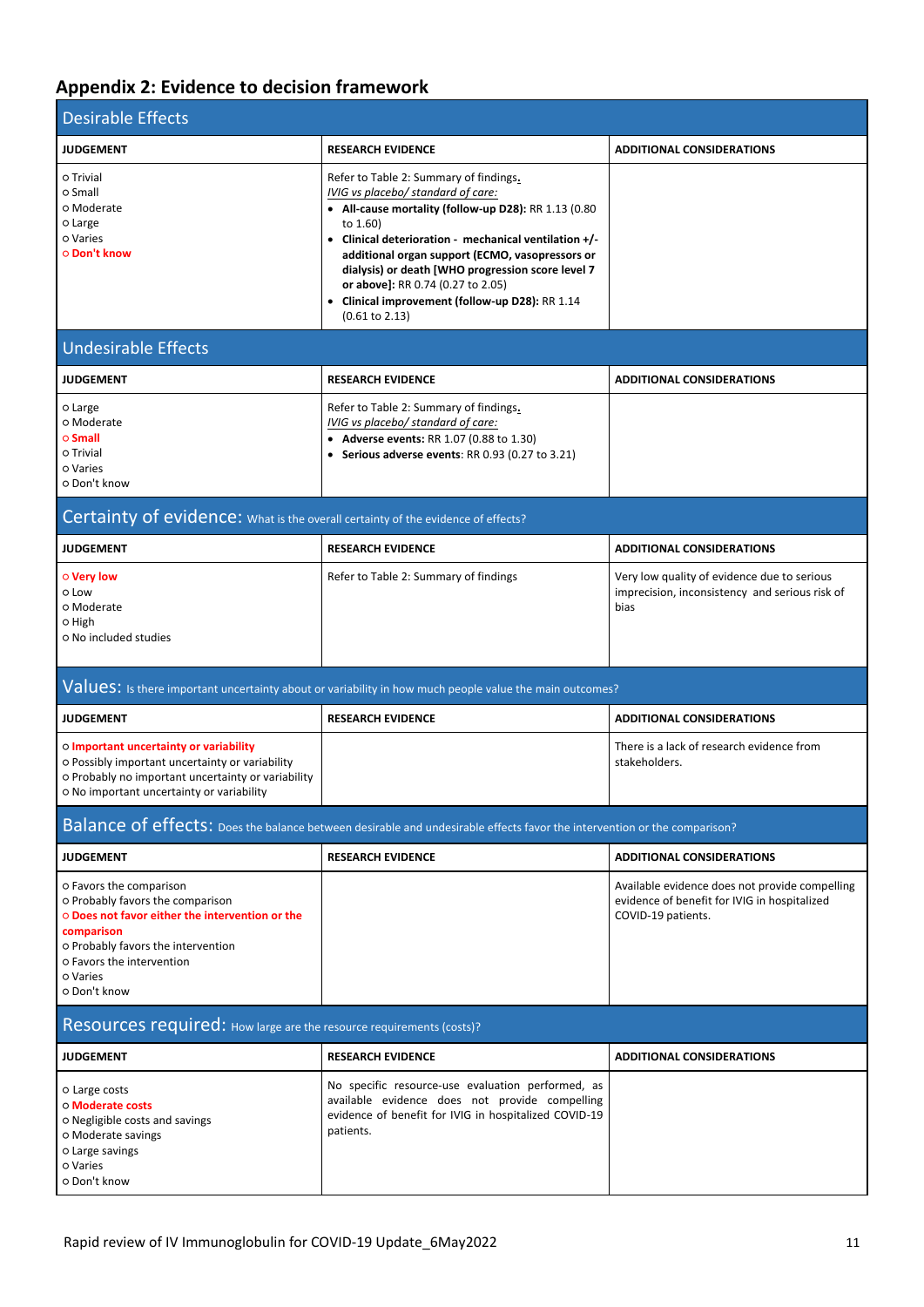# Cost effectiveness: Does the cost-effectiveness of the intervention favor the intervention or the comparison?

| <b>JUDGEMENT</b>                                                                                                                                                                                                                            | <b>RESEARCH EVIDENCE</b>                                                                                                                                                  | <b>ADDITIONAL CONSIDERATIONS</b>                                                                                                                                                                               |
|---------------------------------------------------------------------------------------------------------------------------------------------------------------------------------------------------------------------------------------------|---------------------------------------------------------------------------------------------------------------------------------------------------------------------------|----------------------------------------------------------------------------------------------------------------------------------------------------------------------------------------------------------------|
| O Favors the comparison<br><b>O Probably favors the comparison</b><br>O Does not favor either the intervention or the<br>comparison<br>o Probably favors the intervention<br>o Favors the intervention<br>o Varies<br>o No included studies | No specific resource-use evaluation performed, as<br>available evidence does not provide compelling<br>evidence of benefit for IVIG in hospitalized COVID-19<br>patients. | Illustrative cost example:<br>R5490.85 for 12g vial, so based on 60kg adult at<br>$0.4/kg/d \times 5d = R54908.50$ per patient -<br>excluding other consumables<br>Contract circular HP10-2021BIO (April 2022) |
|                                                                                                                                                                                                                                             |                                                                                                                                                                           |                                                                                                                                                                                                                |

# Equity: What would be the impact on health equity?

| <b>JUDGEMENT</b>                                                                                                           | <b>RESEARCH EVIDENCE</b> | <b>ADDITIONAL CONSIDERATIONS</b>                                                                                                                                                                                               |
|----------------------------------------------------------------------------------------------------------------------------|--------------------------|--------------------------------------------------------------------------------------------------------------------------------------------------------------------------------------------------------------------------------|
| o Reduced<br>o Probably reduced<br>o Probably no impact<br>o Probably increased<br>o Increased<br>o Varies<br>o Don't know |                          | IVIG is often in short supply, so use in COVID-19<br>patients may reduce availability for use in<br>patients with other conditions treated with IVIG<br>e.g. ITP, GBS, MIS-C, Kawasaki disease, Primary<br>immune deficiencies |

| Acceptability: Is the intervention acceptable to key stakeholders?                  |                                                        |                                                                                                                                |  |  |  |  |
|-------------------------------------------------------------------------------------|--------------------------------------------------------|--------------------------------------------------------------------------------------------------------------------------------|--|--|--|--|
| <b>JUDGEMENT</b>                                                                    | <b>RESEARCH EVIDENCE</b>                               | <b>ADDITIONAL CONSIDERATIONS</b>                                                                                               |  |  |  |  |
| o No<br>o Probably no<br><b>O</b> Probably yes<br>o Yes<br>o Varies<br>o Don't know | There is a lack of research evidence from stakeholders | IVIG already used by clinicians for other<br>indications so likely to be considered acceptable<br>to prescribers and patients. |  |  |  |  |
| Feasibility: Is the intervention feasible to implement?                             |                                                        |                                                                                                                                |  |  |  |  |
| <b>JUDGEMENT</b>                                                                    | <b>RESEARCH EVIDENCE</b>                               | <b>ADDITIONAL CONSIDERATIONS</b>                                                                                               |  |  |  |  |
| o No                                                                                |                                                        |                                                                                                                                |  |  |  |  |

#### *Version control:*

| Version | Date       | Reviewer(s) | <b>Recommendation and Rationale</b>                                                           |
|---------|------------|-------------|-----------------------------------------------------------------------------------------------|
|         | April<br>8 | TL, JR, GR  | There is currently insufficient evidence to support inclusion of IVIG in treatment guidelines |
|         | 2020       |             | for COVID-19 in South Africa until further data become available.                             |
|         |            |             | Eligible patients with COVID-19 in South Africa should be considered for enrolment in         |
|         |            |             | relevant therapeutic trials.                                                                  |
|         | Mav        | TL, MR, GR  | IVIG should not be used to treat COVID-19, outside of randomised trials with appropriate      |
|         | 2022       |             | ethical approval as there is currently insufficient evidence to support inclusion of IVIG in  |
|         |            |             | COVID-19 treatment guidelines in South Africa.                                                |

#### **For internal NDoH use:**

WHO INN: immunoglobulins, normal human, for intravascular adm. ATC: J06BA02 ICD10: U07.1/U07.2